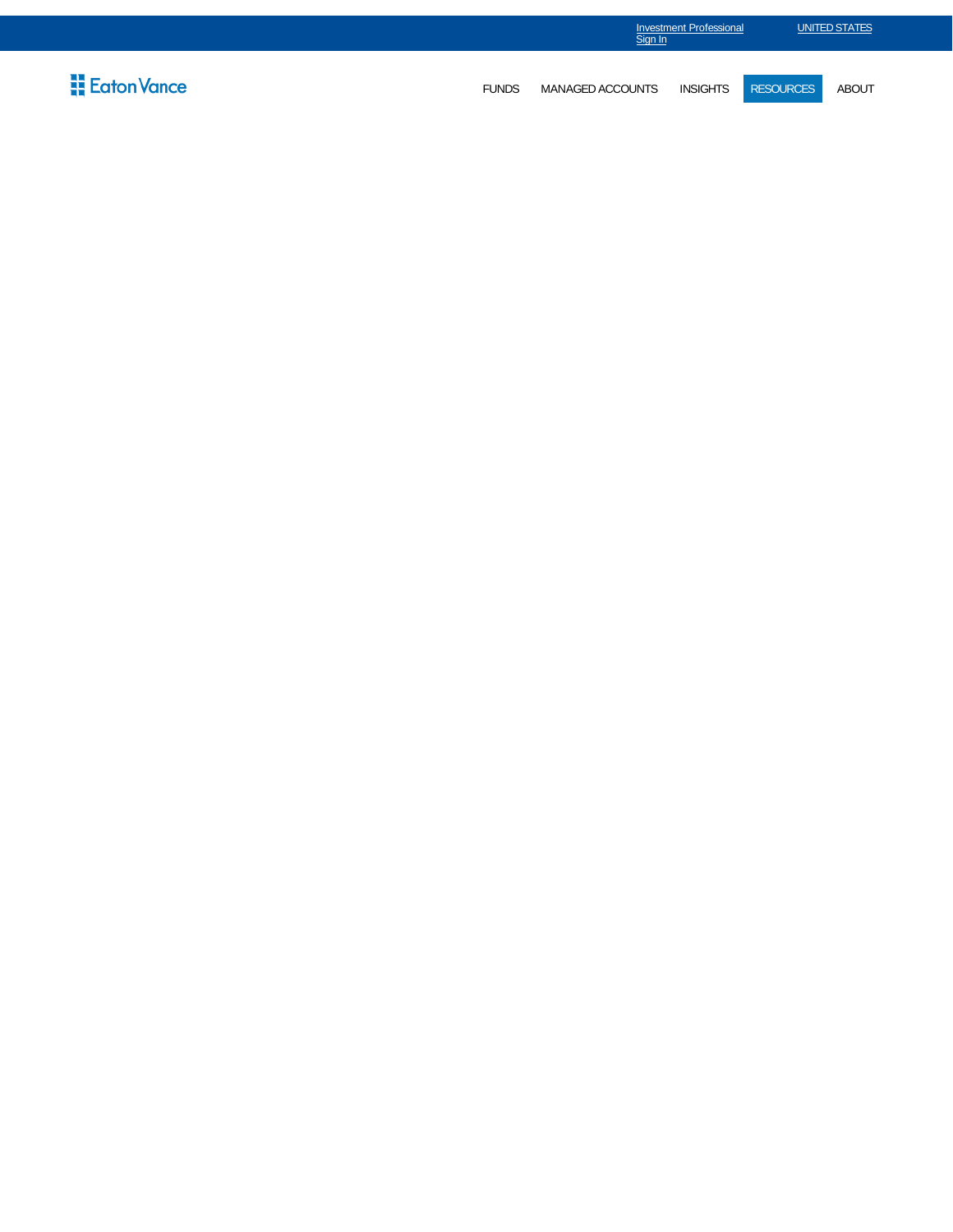## Irish UCITS Funds Performance

Year to Date (YTD) returns are historical and are calculated by determining the percentage change in net asset value (NAV) with all distributions reinvested. The Fund's past performance is no guarantee of future results. Investment return and principal value of Fund shares will fluctuate so that shares, when redeemed, may be worth more or less than their original cost. Performance is for the stated time period only; due to market volatility, the Fund's current performance may be lower or higher than the quoted return. Not annualized if less than 1 year.

| <b>Fund Name</b>                                                                   | Symbol       | 1 <sub>mo</sub> | 3 mo    | <b>YTD</b> | 1 yr     | 3 yr    | 5 yr    | 10 <sub>yr</sub> | Standardized<br>Performance |
|------------------------------------------------------------------------------------|--------------|-----------------|---------|------------|----------|---------|---------|------------------|-----------------------------|
| Eaton Vance Emerging Markets Debt<br>Opportunities Fund (I Acc EUR (H))            | <b>EOIEA</b> | $-0.89$         | $-2.44$ | $-9.59$    | $-10.32$ |         |         |                  | more info                   |
| Eaton Vance Emerging Markets Debt<br>Opportunities Fund (I Inc (Q) USD)            | <b>EOIDI</b> | $-0.79$         | $-1.96$ | $-9.00$    | $-9.25$  |         |         |                  | more info                   |
| Eaton Vance Emerging Markets Debt<br>Opportunities Fund (S Acc USD)                | <b>EOSDA</b> | $-0.66$         | $-1.78$ | $-8.78$    | $-8.94$  |         |         |                  | more info                   |
| Eaton Vance Emerging Markets Local Income<br>Fund (I Acc EUR (H))                  | <b>ELITE</b> | 0.90            | $-6.06$ | $-11.36$   | $-15.45$ | $-1.32$ |         |                  | more info                   |
| Eaton Vance Emerging Markets Local Income<br>Fund (I Acc GBP (H))                  | <b>ELITS</b> | 1.34            | $-5.54$ | $-10.64$   | $-14.54$ | $-0.56$ |         |                  | more info                   |
| Eaton Vance Emerging Markets Local Income<br>Fund (I Acc USD)                      | <b>ELITD</b> | 1.39            | $-5.31$ | $-10.51$   | $-14.17$ | 0.61    |         |                  | more info                   |
| Eaton Vance Emerging Markets Local Income<br>Fund (M Acc USD)                      | <b>ELLTD</b> | 1.39            | $-5.40$ | $-10.52$   | $-14.29$ | 0.49    |         |                  | more info                   |
| Eaton Vance Emerging Markets Local Income<br>Fund (S Acc USD)                      | <b>ELSTD</b> | 1.31            | $-5.35$ | $-10.39$   | $-13.91$ | 0.98    |         |                  | more info                   |
| Eaton Vance Emerging Markets Local Income<br>Fund (S Inc (Q) USD)                  | <b>ELSOD</b> |                 |         |            |          |         |         |                  | more info                   |
| Eaton Vance Global Macro Fund (A Acc EUR<br>(H))                                   | EAATE        | $-1.30$         | $-1.20$ | $-2.56$    | $-2.27$  | 3.00    | $-1.53$ | $-0.11$          | more info                   |
| Eaton Vance Global Macro Fund (A Acc GBP<br>(H))                                   | <b>EAATS</b> |                 |         |            |          |         |         |                  | more info                   |
| Eaton Vance Global Macro Fund (A Acc USD)                                          | <b>EAATD</b> | $-1.09$         | $-0.84$ | $-2.07$    | $-1.42$  | 4.52    | 1.60    | 1.73             | more info                   |
| Eaton Vance Global Macro Fund (C Acc USD)                                          | <b>EACTD</b> | $-1.12$         | $-0.95$ | $-2.31$    | $-1.89$  | 4.14    | 1.27    | 1.44             | more info                   |
| Eaton Vance Global Macro Fund (I Acc JPY (H))                                      | EAITY        | $-1.15$         | $-0.87$ | $-2.07$    | $-1.12$  | 4.16    | 0.79    |                  | more info                   |
| Eaton Vance Global Macro Fund (I Acc USD)                                          | <b>EAITD</b> | $-1.07$         | $-0.69$ | $-1.82$    | $-0.69$  | 4.99    | 2.17    | 2.39             | more info                   |
| Eaton Vance Global Macro Fund (M Acc USD)                                          | <b>EAMTD</b> | $-1.07$         | $-0.69$ | $-1.90$    | $-0.84$  | 5.19    | 2.28    | 2.45             | more info                   |
| Eaton Vance Parametric Emerging Markets Fund<br>(A Acc USD)                        | EPATD        | $-0.43$         | $-5.13$ | $-8.02$    | $-11.77$ | 1.81    | 0.62    | 1.75             | more info                   |
| Eaton Vance Parametric Emerging Markets Fund<br>(C Acc USD)                        | <b>EPCTD</b> | $-0.45$         | $-5.13$ | -8.14      | $-11.97$ | 1.57    | 0.38    | 1.51             | more info                   |
| Eaton Vance Parametric Emerging Markets Fund<br>$(I$ Acc GBP $(U)$                 | <b>EPITS</b> | $-0.52$         | 1.33    | $-0.78$    | 0.53     | 3.06    | 1.96    | 4.75             | more info                   |
| Eaton Vance Parametric Emerging Markets Fund<br>(I Acc USD)                        | <b>EPITD</b> | $-0.25$         | $-4.76$ | $-7.60$    | $-10.74$ | 2.96    | 1.75    | 2.78             | more info                   |
| Eaton Vance Parametric Emerging Markets Fund<br>(1 Inc (A) GBP (U))                | <b>EPIOD</b> |                 |         |            |          |         |         |                  | more info                   |
| Eaton Vance Parametric Emerging Markets Fund<br>$(1 \text{ Inc } (A) \text{ USD})$ | <b>EPIOU</b> | 0.00            |         |            |          | $-0.05$ |         |                  | more info                   |
| Eaton Vance Parametric Emerging Markets Fund<br>(M Acc USD)                        | <b>EPMTD</b> | $-0.39$         | $-4.91$ | $-7.78$    | $-11.05$ | 2.57    | 1.38    | 2.52             | more info                   |
| Eaton Vance Sustainable U.S. High Yield Bond<br>Fund (A Acc EUR (H))               | <b>EEHAT</b> | $-0.27$         | $-4.71$ | $-8.26$    | $-6.54$  | 0.42    | 0.12    | 2.58             | more info                   |
| Eaton Vance Sustainable U.S. High Yield Bond<br>Fund (A Acc USD)                   | EHATD        | $-0.15$         | $-4.41$ | $-7.80$    | $-5.65$  | 2.09    | 2.19    | 3.97             | more info                   |
| Eaton Vance Sustainable U.S. High Yield Bond<br>Fund (A Inc (M) USD)               | <b>EHAOD</b> | $-0.23$         | $-4.43$ | $-7.81$    | $-5.74$  | 2.08    | 2.17    | 3.95             | more info                   |

Performance as of Jun 22, 2022.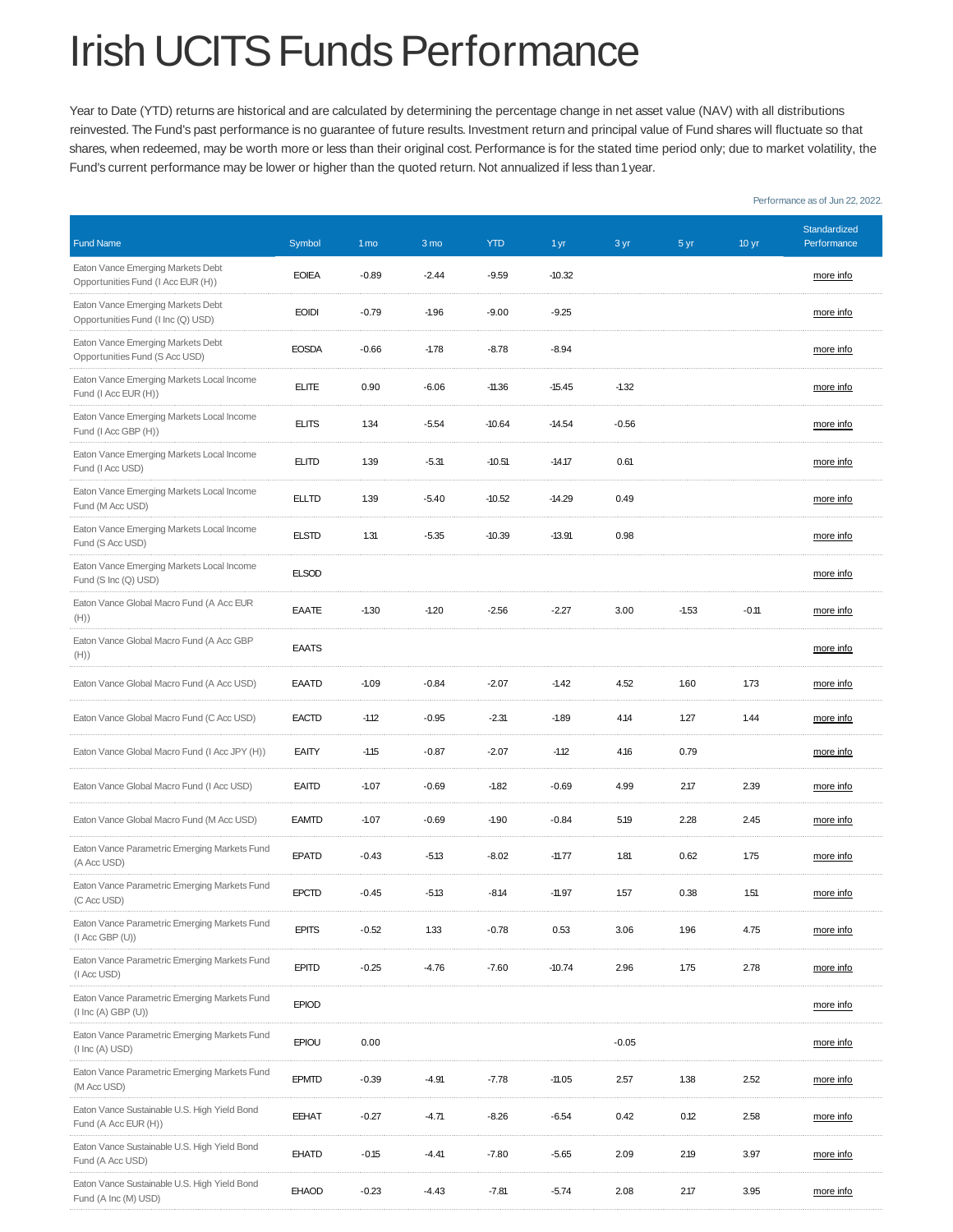| <b>Fund Name</b>                                                     | Symbol       | 1 <sub>mo</sub> | 3 mo    | <b>YTD</b> | 1 yr    | 3 yr  | 5 yr  | 10 <sub>yr</sub> | Standardized<br>Performance |
|----------------------------------------------------------------------|--------------|-----------------|---------|------------|---------|-------|-------|------------------|-----------------------------|
| Eaton Vance Sustainable U.S. High Yield Bond<br>Fund (C Acc USD)     | <b>EHCTD</b> | $-0.22$         | $-4.57$ | $-8.03$    | $-6.16$ | 1.69  | 1.83  | 3.66             | more info                   |
| Eaton Vance Sustainable U.S. High Yield Bond<br>Fund (C Inc (M) USD) | <b>EHCOD</b> | $-0.22$         | $-4.59$ | $-8.08$    | $-6.17$ | 1.67  | 1.83  | 3.66             | more info                   |
| Eaton Vance Sustainable U.S. High Yield Bond<br>Fund (I Acc EUR (H)) | <b>EHITE</b> | $-0.27$         | $-4.57$ | $-8.06$    | $-5.92$ | 1.05  | 0.86  | 3.46             | more info                   |
| Eaton Vance Sustainable U.S. High Yield Bond<br>Fund (I Acc GBP (H)) | <b>EHITS</b> | $-0.14$         | $-4.29$ | $-7.63$    | $-5.26$ | 1.69  | 1.66  |                  | more info                   |
| Eaton Vance Sustainable U.S. High Yield Bond<br>Fund (I Acc USD)     | <b>EHITD</b> | $-0.07$         | $-4.24$ | $-7.57$    | $-5.05$ | 2.86  | 3.03  | 4.84             | more info                   |
| Eaton Vance Sustainable U.S. High Yield Bond<br>Fund (M Acc USD)     | <b>EMHYX</b> | $-0.09$         | $-4.28$ | $-7.62$    | $-5.19$ | 2.71  | 2.88  | 4.73             | more info                   |
| Eaton Vance Sustainable U.S. High Yield Bond<br>Fund (M Inc (M) USD) | <b>EMHYT</b> | $-0.10$         | $-4.26$ | $-7.59$    | $-5.14$ | 2.67  | 2.52  | 4.13             | more info                   |
| Eaton Vance U.S. Value Fund (A Acc EUR (H))                          | <b>EVATE</b> | 1.58            | $-3.22$ | $-2.50$    | 0.17    | 9.05  | 6.77  | 8.34             | more info                   |
| Eaton Vance U.S. Value Fund (A Acc GBP (H))                          | <b>EVATS</b> | 1.75            | $-2.93$ | $-2.09$    | 0.80    | 9.41  | 7.39  | 8.81             | more info                   |
| Eaton Vance U.S. Value Fund (A Acc USD)                              | <b>EVATD</b> | 1.81            | $-2.66$ | $-1.75$    | 1.49    | 11.23 | 9.22  | 9.90             | more info                   |
| Eaton Vance U.S. Value Fund (C Acc USD)                              | <b>EVCTD</b> | 1.78            | $-2.69$ | $-1.85$    | 1.26    | 10.96 | 8.92  | 9.60             | more info                   |
| Eaton Vance U.S. Value Fund (I Acc EUR (H))                          | <b>EVITE</b> |                 |         |            |         |       |       |                  | more info                   |
| Eaton Vance U.S. Value Fund (I Acc GBP (H))                          | <b>EVITB</b> |                 |         |            |         |       |       |                  | more info                   |
| Eaton Vance U.S. Value Fund (I Acc USD)                              | <b>EVITD</b> | 1.89            | $-2.44$ | $-1.40$    | 2.43    | 12.21 | 10.12 | 10.76            | more info                   |
| Eaton Vance U.S. Value Fund (M Acc EUR (H))                          | <b>EVMTE</b> | 1.63            | $-3.02$ | $-2.19$    | 0.93    | 9.84  | 7.45  | 9.07             | more info                   |
| Eaton Vance U.S. Value Fund (M Acc USD)                              | <b>EMVLX</b> | 1.88            | $-2.47$ | $-1.44$    | 2.28    | 12.08 | 10.04 | 10.72            | more info                   |
| Eaton Vance U.S. Value Fund (Z Acc USD)                              | <b>EVZTD</b> |                 |         |            |         |       |       |                  | more info                   |

## Eaton Vance

■ 日

Accessibility | Privacy & Security | Terms & Conditions | About Eaton Vance | Careers | Business Continuity | Contact

## Marketing Communication

To report a website vulnerability, please go to Responsible Disclosure.

Eaton Vance is part of Morgan Stanley Investment Management, the asset management division of Morgan Stanley.

This image indicates content designed specifically for Financial Advisors / Investment Professionals. This material is not to be used with the public.

The information on this Web page is not intended for U.S. residents. The information on this Web page does not constitute an offer to sell, or a solicitation of an offer to purchase, securities in any jurisdiction to any person to whom it is not lawful to make such an offer. To visit our U.S. Website, please click **here**.

Eaton Vance International (Ireland) Funds and Eaton Vance International (Cayman Islands) Funds (collectively the "Funds") may not be offered or sold to citizens or residents of the United States or within the United States, its territories or possessions. None of the Funds have been or will be registered under the U.S Securities Act of 1933, as amended (the "Securities Act"), and none of such shares may be offered, sold, transferred or delivered, directly or indirectly, in the United States or to United States residents or citizens. None of the Funds have been or will be registered as an investment company under the U.S. Investment Company Act of 1940, as amended (the "1940 Act").